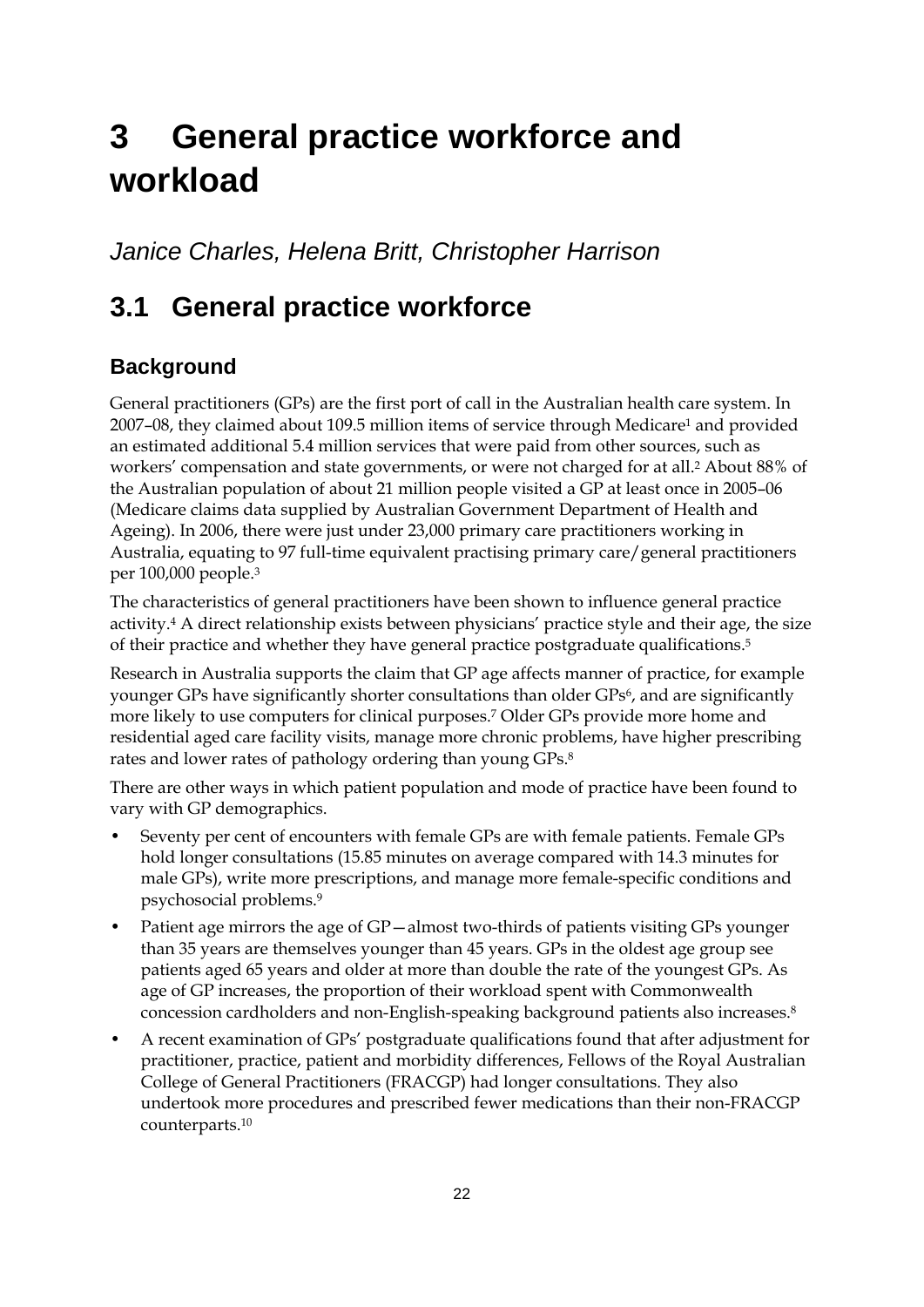• The clinical activity of international medical graduates (IMGs), also known as overseas trained doctors (OTDs), was investigated. When a group of self-selected IMGs was compared with FRACGPs, it was found that IMGs were significantly younger and less experienced, worked more sessions per week and were more likely to be located in Regional and Remote areas. They saw fewer children and elderly patients but significantly more new patients, Commonwealth concession cardholders and Aboriginal and Torres Strait Islander people. They provided more medications and ordered more pathology.11

#### **Overview**

Characteristics of GPs and changes that have taken place in the composition of the GP workforce need to be taken into account when attributing causes to changes in morbidity and treatment identified in BEACH data.

A vocational register for GPs was introduced in October 1989 through which qualified and experienced GPs could provide services attracting higher Medicare rebates. A 'grandparent' clause was attached which allowed GPs with more than 5 years' experience to join with no further training. A 5-year period of grace allowed younger GPs to acquire the requisite 5 years' experience to qualify for vocational registration via the grandparent clause.12 In 1994, legislation was passed to reflect the end of the grandparent period, and to define future eligibility for vocational registration as being GPs who undertook vocational training that resulted in the attainment of Fellowship of the RACGP.13 The RACGP continued to provide this training until 2000 when the General Practice Education and Training organisation took it on and expanded it as the Australian General Practice Training Program. Only vocationally registered GPs could claim higher Medicare rebates (A1 items) for their consultations, with the proviso they take part in continuing medical education and quality assurance programs.

In 1995, a cap of 400 places was imposed on the GP training program, reducing intake from an average of 670 per year in the early 1990s.14 At the same time, compulsory vocational registration for GPs made postgraduate training a requisite for new medical graduates to become GPs. Although the cap was raised in subsequent years, the Australian Medical Workforce Advisory Committee calculated that by 2002 there was a shortage of GPs in the range of 800 to 1,300, due to increased demand, uneven distribution, decreased working hours and an ageing GP population.

Measures to tackle the shortage of GPs have included:

- the introduction of Australian and state government programs to attract IMGs to fill general practice positions, particularly in rural and remote areas where there is the greatest need. The Australian Medical Workforce Advisory Committee report of 2005 estimated that IMGs accounted for about 25% of the total medical workforce at that time in Australia15
- the GP Links program of 1999, in which the Australian Government offered financial incentives for smaller practices to amalgamate on the assumption that services would be provided more efficiently16
- the opening of several new medical schools and the increase in university places for medical students at existing schools. However, since the late 1990s an increasing proportion of medical school places have been dedicated to graduate students, leading to older registrars in GP training who are more likely to have commitments that influence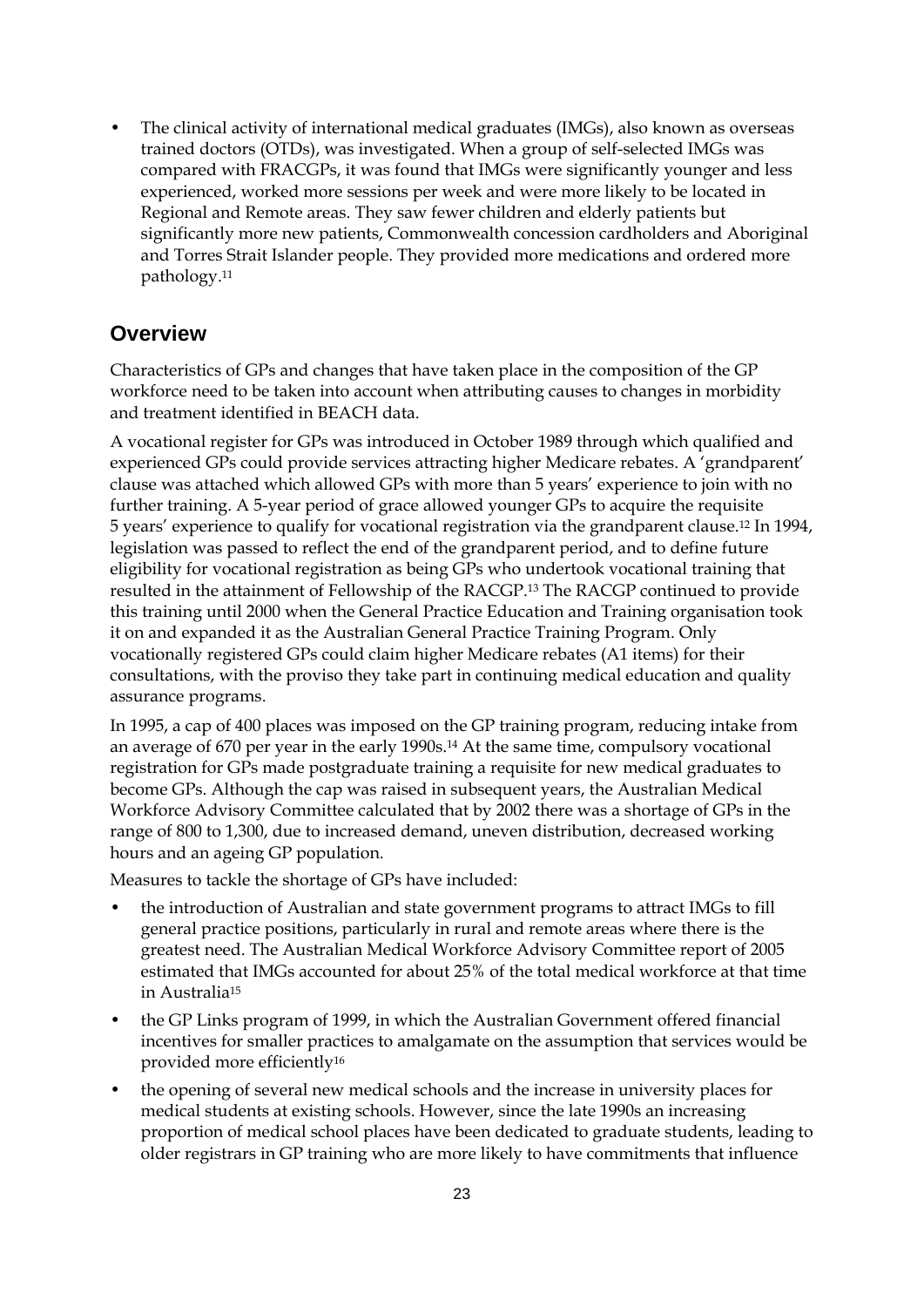their choice of practice location and hours of work. Seventy-five additional training places for the 2009 intake to the Australian General Practice Training Program and 100 for 2010 were created, bringing the number of entry places for 2009 to 675 and to 700 for 2010. In previous years, there were fewer applicants than training places, but in 2008 almost all places were filled, and in 2009 it is projected that all places will be filled.17

• the introduction of Medicare item numbers that allowed GPs to claim for specified tasks done by a practice nurse under the direction of the GP. By 2007, seven such items could be claimed.

### **Characteristics of Australian GPs**

The Australian Medical Workforce Advisory Committee reported in 2005 that in 2002 there were about 23,000 GPs in Australia, and more than 80% of the workforce was vocationally registered. Forty per cent of GPs were aged under 45 years and 27.8% were aged 55 years and over. More than one-third (37.0%) was female, and female GPs worked an average 13.6 fewer hours per week than did male GPs.15

The Medical Labour Force 2006 report confirmed the age and gender distribution of GPs, and found a decrease in the supply of full-time-equivalent primary care practitioners from 101 per 100,000 head of population in 2002 to 97 per 100,000 in 2006. Also reported was a decrease in the proportion of primary care practitioners who worked 50 hours or more per week from 35.2% in 2002 to 27.9% in 2006.3

A study of GP services found there had been an 8% decline in the average number of services provided per GP between 1997–98 and 2003–04: young cohorts of GPs provided fewer services on average than previous young cohorts, and middle-aged GPs, particularly middle-aged male GPs, had reduced the number of services they provide.18 Other researchers have also found 'generation X' GPs are working fewer hours than the 'baby boomers' did at the same age.19 This may reflect an overall trend towards part-time work in the labour force as a consequence of changes in the economy and society. For example, the proportion of employed people aged 24–44 years working part-time increased from 17% to 23% between 1983 and 2003.20

### **BEACH participants**

An ever-changing sample of about 1,000 GPs per year has taken part in BEACH since 1998 (see Chapter 2). Currently, demographics of BEACH participants are representative of all GPs in the sample frame prepared by the Australian Government Department of Health and Ageing. An earlier difference in the proportion of the youngest cohort of GPs has disappeared, with the sample frame now also showing a decreasing proportion of young doctors.

BEACH also shows that the general practice workforce in Australia is changing in a number of ways (Figure 3.1). Notable changes that have occurred over time are presented here.

• The proportion of female participants increased from 30.0% in 1998–99 to 36.8% in 2007–0821, in line with the workforce reports mentioned above. This shift is likely to continue in future, as, according to the Medical Training Review Panel, women accounted for 57.3% of all first year medical students in 2004 and 46.6% of advanced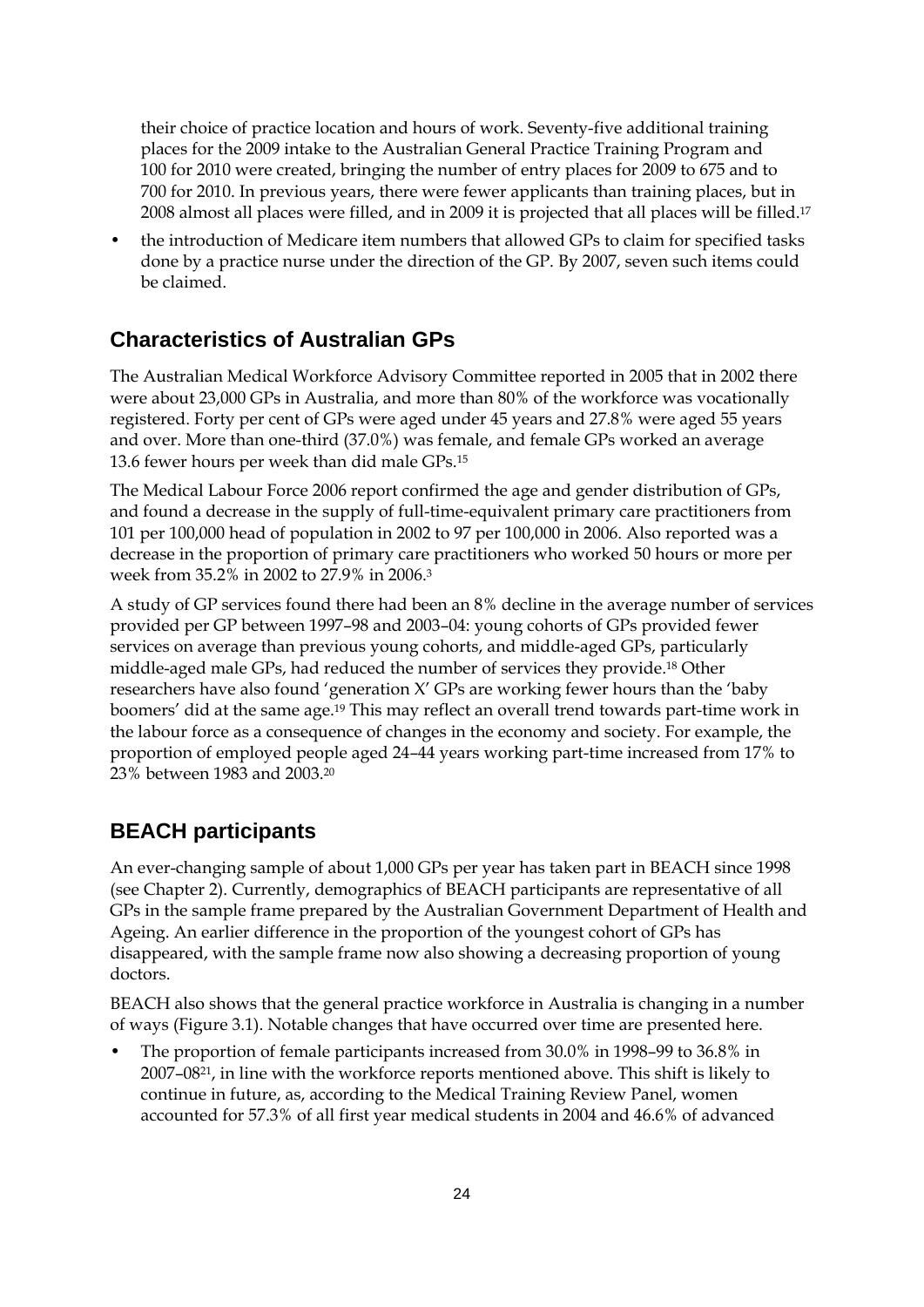vocational trainees in 2007.22 However, a study of 386 graduates from a Melbourne medical school found a significant decrease in the proportion of new graduates, especially women, choosing to work in general practice. The authors cited reasons such as high workload, less remuneration and heavy administrative burden as some of the reasons for this decline.23

- There was a considerable decrease in the proportion of GP participants aged less than 45 years (from42.7% in 1998–99 to 30.0% in 2007–08), and an increase in the proportion aged 55 years or more (from 25.2% in 1998–99 to 33.5% in 2007–08).21
- There was an increase in the proportion practising for 20 years or more, from 42.2% to 55.9%.21
- The proportion of participants in solo practice halved over the 10-year period. There was an associated significant increase in the proportion of GPs working in practices with five or more practitioners, from 38.9% in 1998–99 to 56.1% in 2006–07 (information not available for 2007–08).21 This finding reflects the rise in group practices, medical centres and corporatisation which has occurred since BEACH began. Another factor was the GP Links program, which encouraged the formation of larger practices.16
- The proportion of GP participants holding Fellowship of the RACGP increased significantly, from 27.3% in 1998–99 to 50.2% in 2007–08. The legislation noted above would have played a large part in this result.



#### **GP characteristics**

Results in the bottom row for these two variables are from 2006–07.

Data about after-hours services (AHS) were only collected from 2000–01 onward. This figure compares the results from 2000–01 and 2007–08.

*Note*: FRACGP—Fellows of the Royal Australian College of General Practitioners; Own AHS—the practice provides its own after-hours service for their patients; Co-op AHS—the practice provides after-hours services in a cooperative arrangement with other practices.

 **Figure 3.1: Changes in characteristics of BEACH GP participants, 1998–99 to 2007–08 (95% CI)**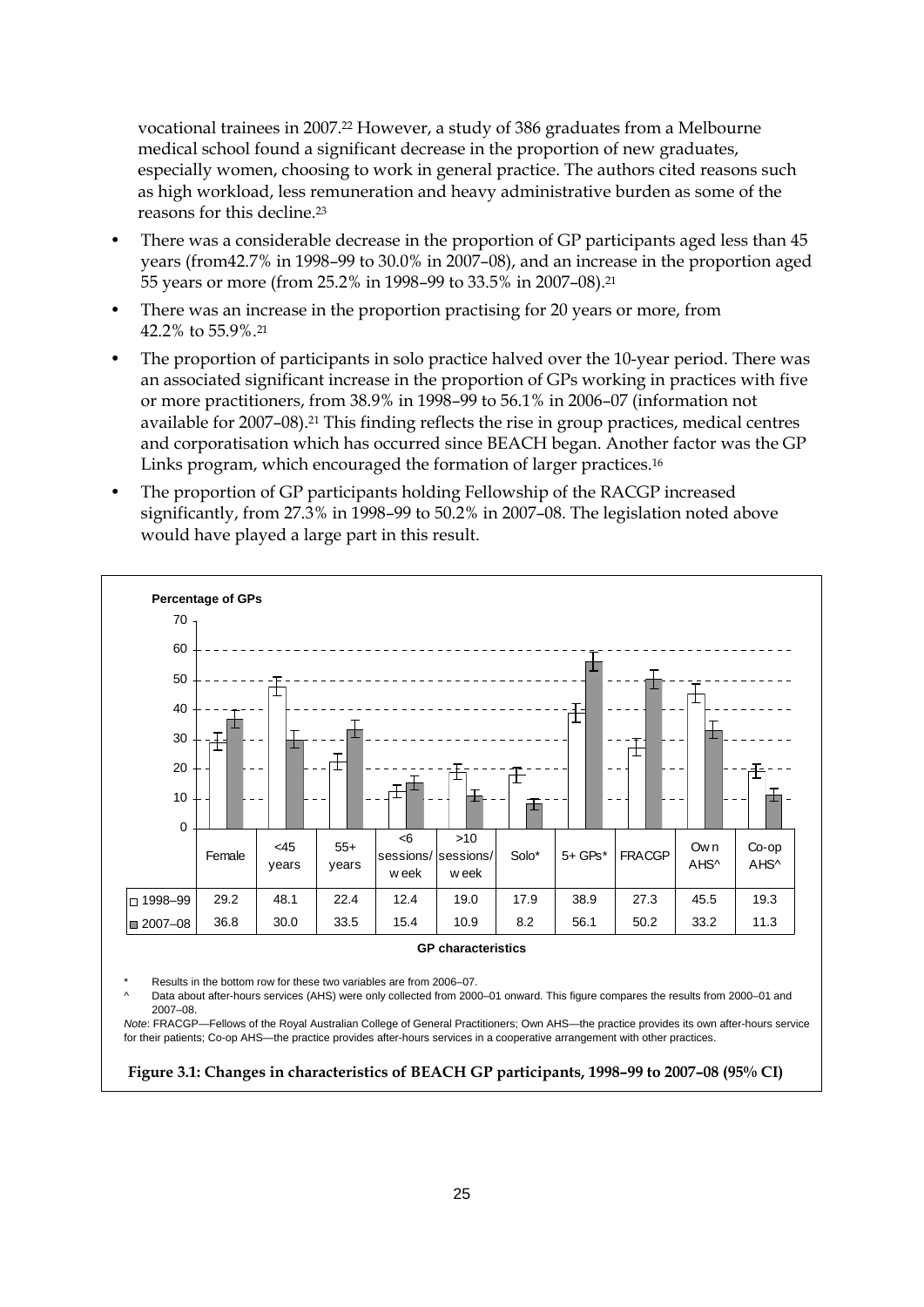- Since 2000–01, when a question about computers in the practice was first asked in BEACH, there has been a significant increase in the proportion of GPs with a computer available at their major practice address, for either administrative or clinical use, or both, from 87.4% in 2000–01 to 96.7% in 2007–08.21 However, availability of computers in the practice was not equalled by use. A study in 2006 found that 11.2% of GPs did not use a computer at all, and of those who used a computer, only 21.7% kept all data electronically and made use of all their computer's clinical functions.7 A further study found that GPs who were younger, female, Fellows of the RACGP, and those working in larger practices were more likely to use computers for clinical purposes. Additionally, it was demonstrated that the use of computers for clinical purposes had not produced any difference in measurable indicators of quality of patient care.24
- In the BEACH program, GP participants have always been asked the number of clinical sessions they work per week. A session was defined as equal to a morning or afternoon consulting period. There has been a significant decrease in the proportion of both male and female GPs working 11 or more sessions per week. The average number of sessions fell significantly from 8.6 per week in 1998–00 to 8.1 in 2006–08.
- Figure 3.2 shows age- and sex-specific rates of sessions worked per week for 2,011 GP participants from 1998–00, and 1,850 from 2006–08. Overall, there were significant decreases in average number of weekly sessions for both male and female GPs. Male GPs worked an average of 9.2 sessions per week in 1998–00 and 8.8 sessions per week in 2006–08. For female GPs the average was 7.3 sessions in 1998–00 and 6.8 in 2006–08. However, this decrease in working hours between the two data periods was not evident for male or female GPs aged 55 years and over. Overall, in both periods females worked significantly fewer sessions per week on average than male GPs.

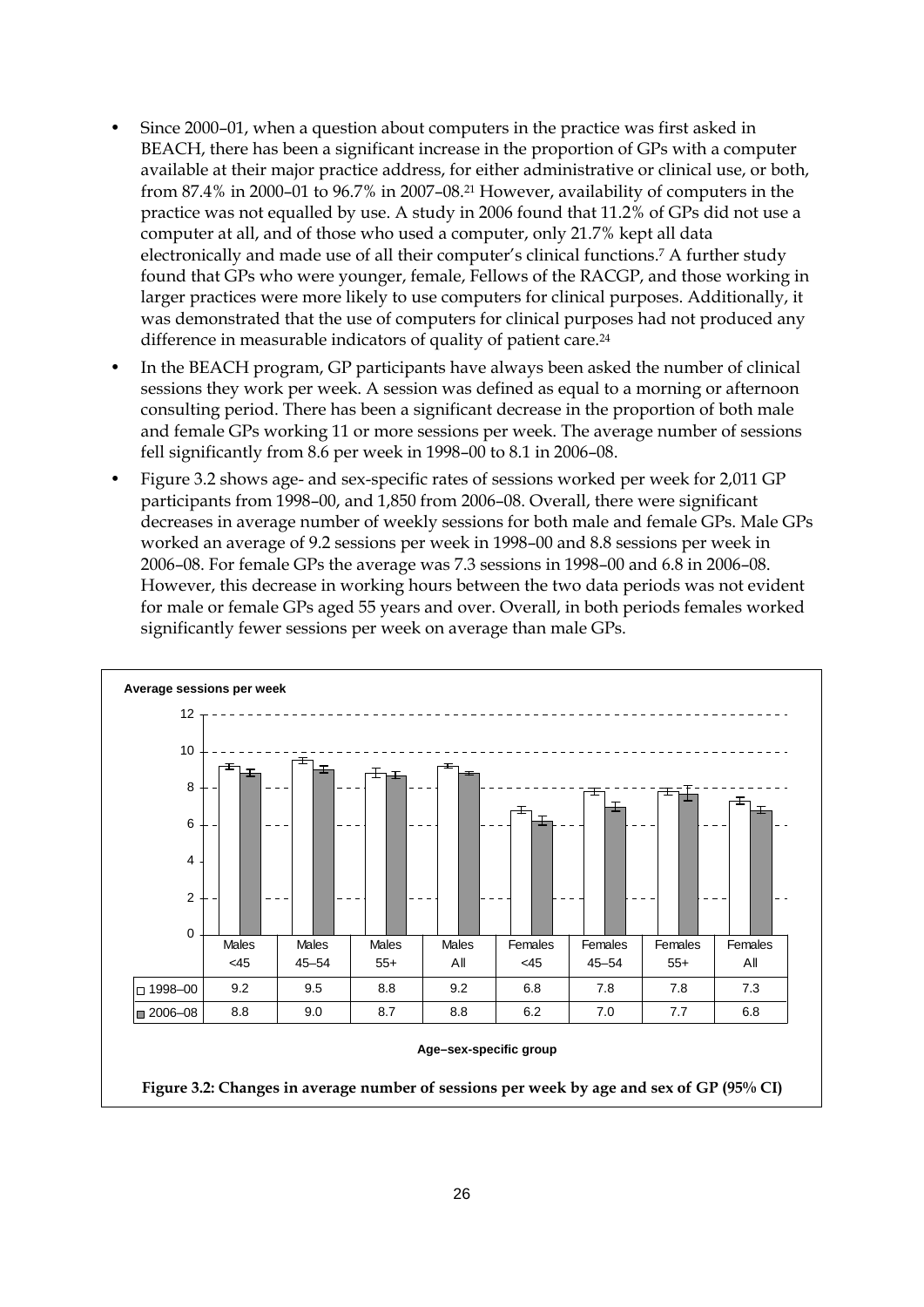- The geographic distribution of GPs did not appear to undergo any major changes over the 10-year period. Seventy-one per cent of GPs in 1998–99 and 72.2% in 2007–08 worked in Major Cities as defined by the Australian Standard Geographical Classification.25 There was a slight decrease in the proportions working in Inner and Outer Regional areas and a slight increase (from 0.1% to 0.5%) working in Very Remote areas.21
- Practice nurse assistance at consultations was recorded in BEACH from 2005 onwards. The proportion of such consultations increased significantly from 3.9% in 2005–06 to 6.0% in 2007–08. For about 35% of these encounters, practice nurse activities were said to be claimable from Medicare. A comparison of practice nurse item numbers recorded in BEACH with the number shown in Medicare data suggested that about 50% of services claimed for practice nurses have been carried out independently of the recorded consultation, and no data are available on these activities. Non-claimable practice nurse activities that were recorded as part of the BEACH encounter and have been increasing recently were check-up, international normalised ratio (INR) blood test and administrative activities.21
- GP referral patterns suggest that there have been changes in workload distribution among GPs, specialists and other professions. Over the 10-year period, there was a significant increase in encounters where a referral was written, and in particular there were higher rates of referral to cardiologists, physiotherapists, psychologists, podiatrists and dietitians.21

# **3.2 General practice workload: policy, population and patients**

This section summarises changes that occurred over the first 10 years of the BEACH study that are relevant to general practice and have had an impact on the workload of GPs.

### **Relevant policy changes since 1998**

There have been many changes to the Medicare Benefits Schedule (MBS) over the decade of this study that affect the type of work general practitioners do.

In 1998–99, there were few Medicare items available for GP claims besides the basic A1 and A2 items. These items cover general practitioner attendances and other non-referred attendances to which no other item applies. Other items available at that time were prolonged attendances (A5 items), group therapy (A6), acupuncture (A7) and antenatal care (item number 16500).26

New items added to the Medicare schedule provided remuneration for areas of patient care that had not previously been recognised or compensated individually. Relevant items are shown here in the order in which they were introduced.

#### **Health assessments and care planning**

• In 1999, health assessment items were brought in, providing a Medicare rebate for annual check-ups by GPs of people aged 75 years and over and Aboriginal and Torres Strait Islander peoples aged 55 years and over (A14).27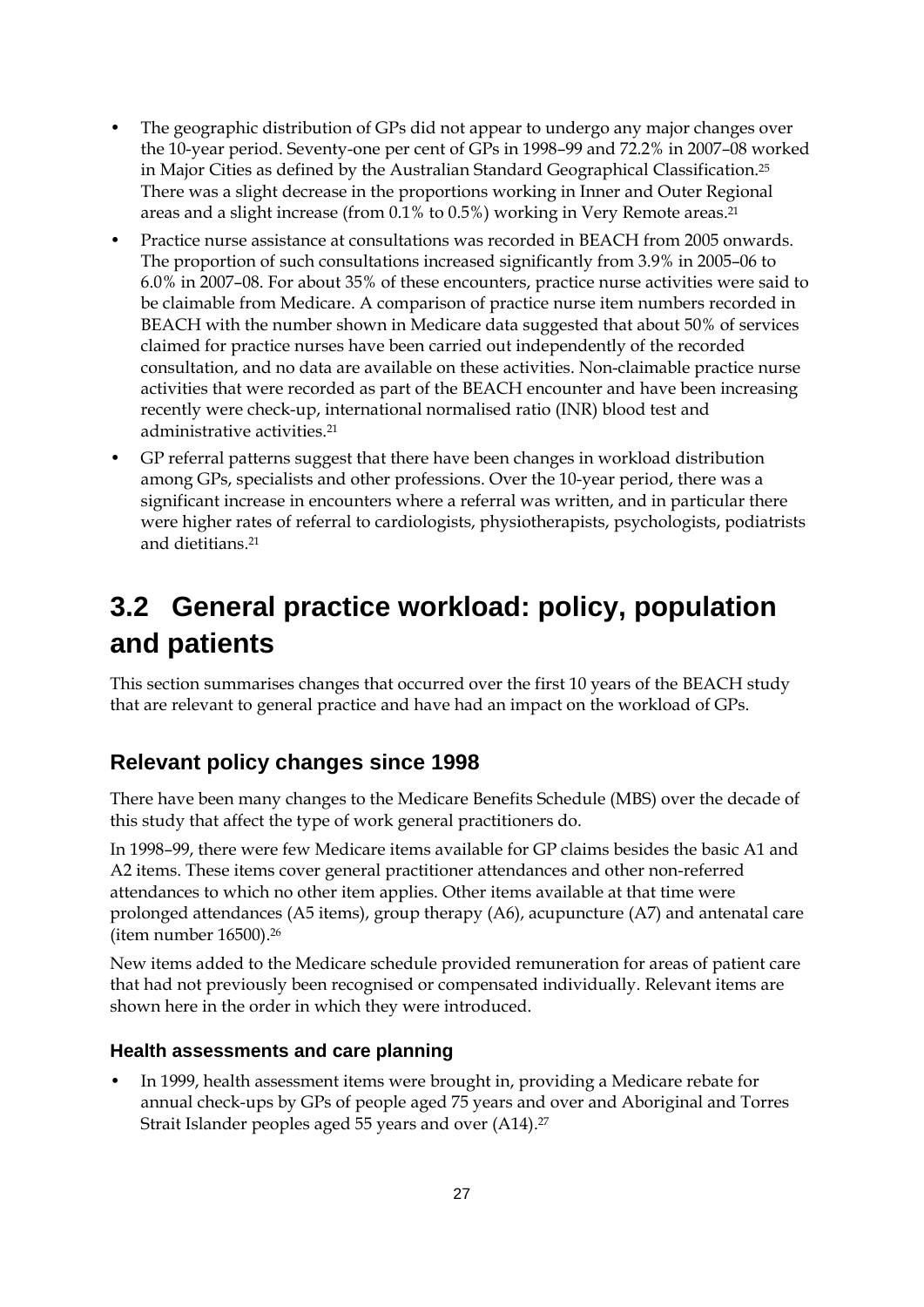- Also in 1999, multidisciplinary care plans and case conference items (A15) were introduced. The care planning items were withdrawn and replaced in November 2005 with GP management plans, which are applicable to a wider patient population with chronic or terminal medical conditions with or without complex care needs. Patients on these Enhanced Primary Care (EPC) plans are eligible for up to five Medicare-subsidised allied health services on referral from a GP.28
- Comprehensive medical assessments of patients in residential aged care facilities were reimbursed by Medicare under a specific item number from May 2004.29
- Items to cover health checks specifically for Aboriginal and Torres Strait Islander peoples aged 15–54 years were introduced in May 2004, followed by additional items for check-ups of Indigenous children and refugees, in November 2005.28
- A one-off health check item for people aged 45–49 years was introduced in 2006.30
- Preschool health checks for all children at or after their 4-year immunisation were given their own item number in 2008 and will therefore not have any impact on the results of this study of changes from 1998–99 to 2007–08.

#### **Other items**

- In 2001, MBS items were introduced for medication management reviews (A17), and to the Practice Incentives Program (PIP) (A18 & 19), for completing the diabetes and asthma cycles of care.31
- GP mental health care plans (A20), which incorporated a three-step mental health process and focused psychological strategies, were established in 2002 and amended in 200632,33 (for more details see Chapter 6).
- Bulk-billing incentive payments came into effect in 2004, and GP after-hours consulting received its own specific item numbers (A22) in the same year.29
- Patient care provided by a practice nurse under the supervision of a GP began to be recognised with specific item numbers in 2004 (M2).29
- A pregnancy support counselling item began in 2006.30
- A Type 2 diabetes risk evaluation item for patients at high risk aged 40–49 years was introduced in 2008.

### **The Australian population**

Like the rest of the world, Australia has an ageing population, the consequence of large birth cohorts in the 1950s and 1960s, and the subsequent fertility decline combined with increased life expectancy. The median age of the Australian population as of 2007 was 37 years.<sup>34</sup> At present, in just 11 developed countries the median age is more than 40 years, but by 2050, 90 countries will fall into that group, 46 of them in the developing world. The United Nations also reports the beginning of a notable worldwide increase in the number of people aged 80 years or more. In almost all societies, women form the larger proportion of older people.35

Figure 3.3 shows changes in the youngest and oldest age groups over the 10-year period.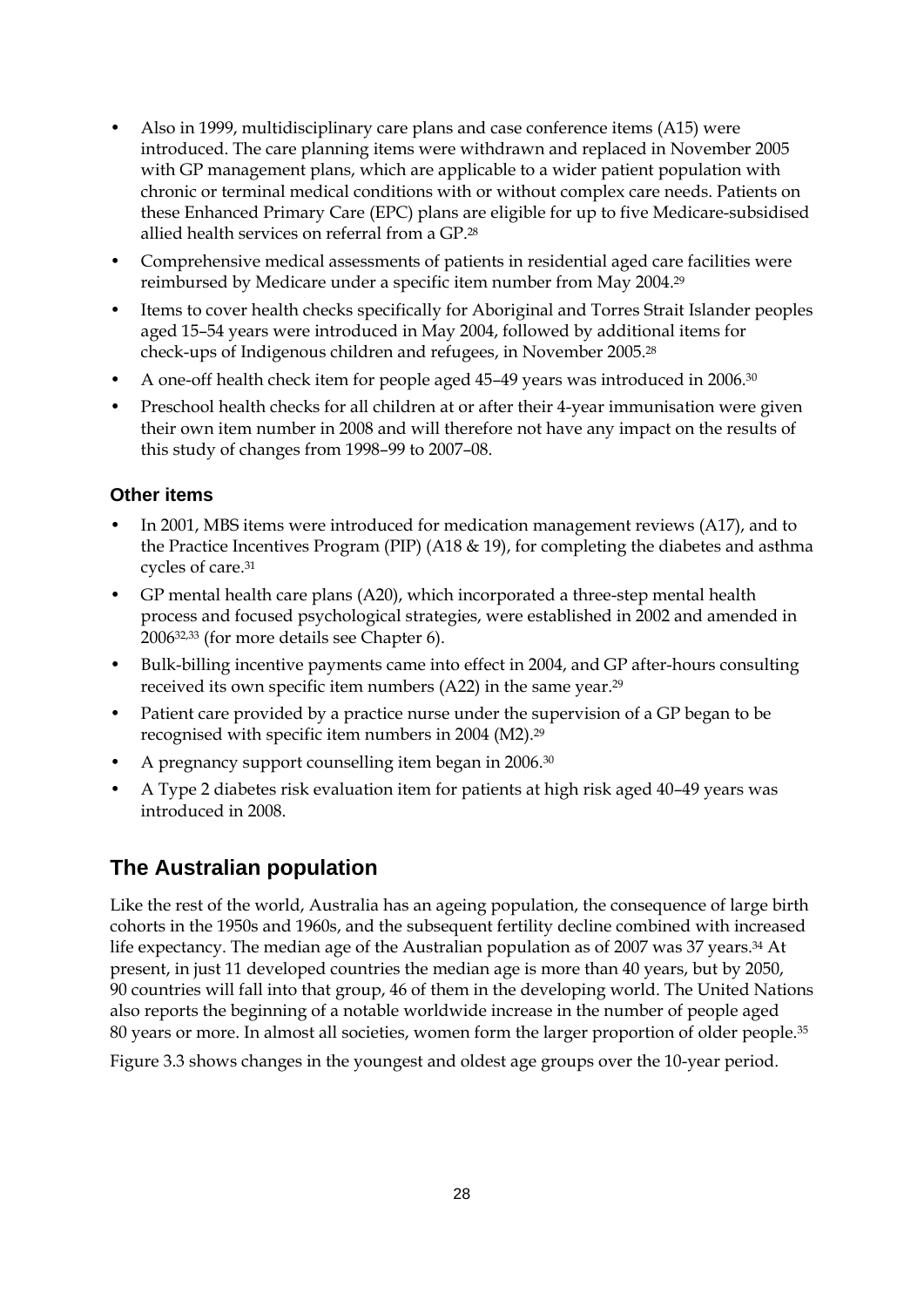

#### **General practice attendance rates**

The average number of total Medicare services (including GP services) processed annually per person rose from 10.7 in 1997 to 12.3 in 2007. The proportion of these services used by persons aged 65 years and over rose from 23.6% in 1997 to 29.7% in 2007.37

By extrapolation and age standardisation of a population sample of self-reported health, the National Health Survey 2004–05 estimated that 3.9 million persons had consulted a GP in the 2 weeks before the survey. These consultations accounted for almost four-fifths of doctor consultations over that period, the other 20% being with specialists. The closest Census year to the National Health Survey 2004–05 was 2006, and Figure 3.4 compares the proportion of persons in each age group according to the Census36 with the percentage of GP consultations recorded for each age group from the National Health Survey.38 Also shown are Medicare claims and BEACH results from the same period.

Children make up a greater proportion of the population (19.3%) than they do the proportion of GP visits (13.0%), while those in young and middle adulthood represent similar proportions of population and GP attendances. In contrast, older people, who represent only 13.0% of the population, account for almost twice the proportion of self-reported GP visits (23.7%), a quarter (25.0%) of Medicare claims for general practice services and 26.5% of BEACH encounters (Figure 3.4).

The average number of Medicare GP items of service claimed per head of population in each financial year since 1998 is shown in Figure 3.5. The highest attendance rate was in the first year, at 5.51 visits per head. Average attendance then steadily decreased to a low of 4.87 visits per head in 2003–04.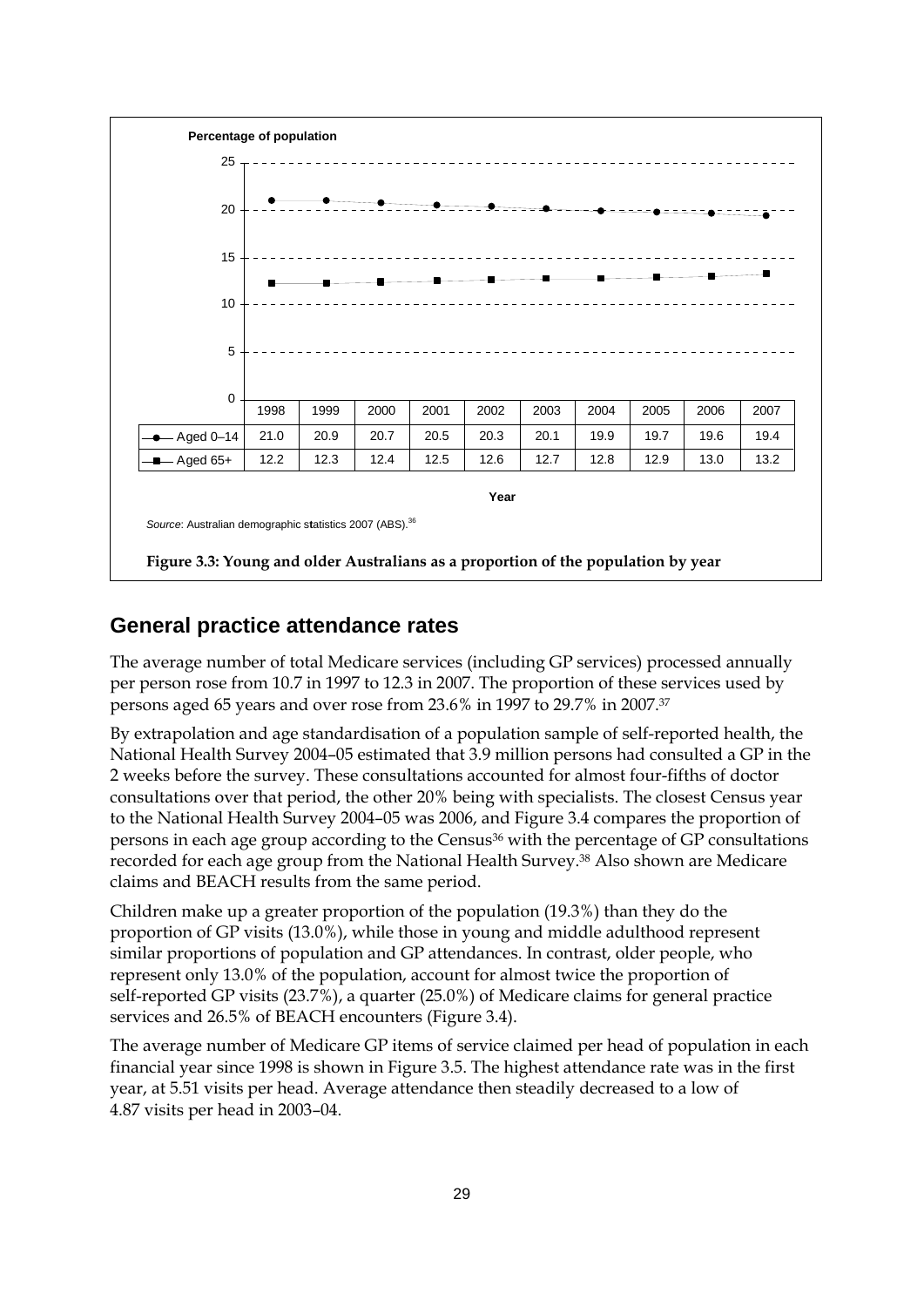The notable decrease in per capita claims coincided with a decline in levels of bulk-billing for GP attendances from a peak of almost 80% in 1996–97 to 69% by the end of 2002. The decline in bulk-billing levels was attributed to a complex interaction of causes, which included level of MBS fee, geographical spread of GPs, and corporatisation.40



In light of the decreasing attendance rate, which raised questions about equity of access, the Australian Government made substantial changes to laws governing Medicare benefits in 2004 and 2005.28,29

- Each bulk-billed GP service to concession cardholders and children aged less than 16 years attracted an extra incentive payment to the GP. The incentive payment was higher for GPs working in areas outside capital cities and in metropolitan areas with workforce shortage. This measure aimed to tackle the regional disparity in bulk-billing rates.
- The existing safety net, which covered the difference between the Medicare benefit and the schedule fee once an annual threshold was met, was extended to reimburse 80% of out-of-pocket expenses (that is, the difference between the fees charged by the doctor and Medicare benefits paid) when a certain level of spending had been recorded in a calendar year. The out-of-pocket expenses would therefore count towards the threshold, which is currently \$555 for concession cardholders and recipients of Family Tax Benefit A, and \$1,111 for all other patients.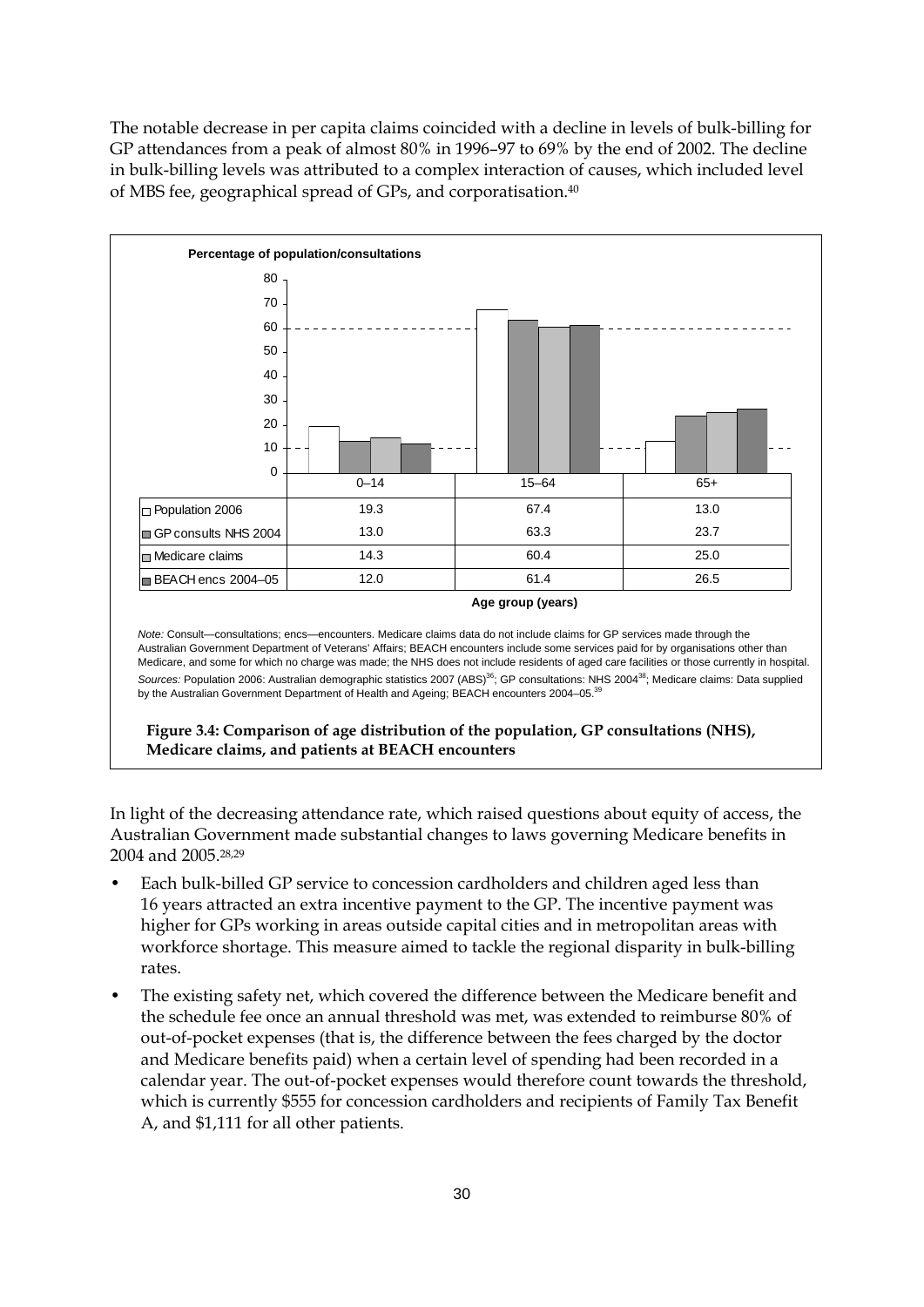• From January 2005, the Medicare benefit paid to a GP for almost all services (whether bulk-billed or not) increased from 85% to 100% of the Medicare schedule fee. This measure delivered the extra 15% to the doctor who bulk-billed, or to the patient of a non-bulk-billing doctor and therefore aimed to increase the proportion of consultations that were bulk-billed.

These measures appear to have had an effect, as attendance rates per head of population began to increase from 2004–05 onwards, and are approaching the levels of the 1990s (Figure 3.5). The total number of GP attendances, which had decreased from 102.6 million in 1998–99 to 96.3 million in 2003–04, increased to 109.5 million in 2007–08. Levels of bulk-billing for unreferred GP consultations also rose, reaching 73.9% in June 2008.1



Figure 3.6 illustrates the fact that children attend the GP less often than do older people. During 2007–08, children aged less than 15 years attended on average 3.5 times (Medicare claims data supplied by the Australian Government Department of Health and Ageing). Attendance rates increased to 5.4 per year for those aged 25–44 years, and levelled out somewhat until the 55–64 year age group who attended almost 7 times on average. Annual attendance rates then rose steeply with each age group among the older population, to reach an average of almost 15 visits per year among those aged 85 years and over.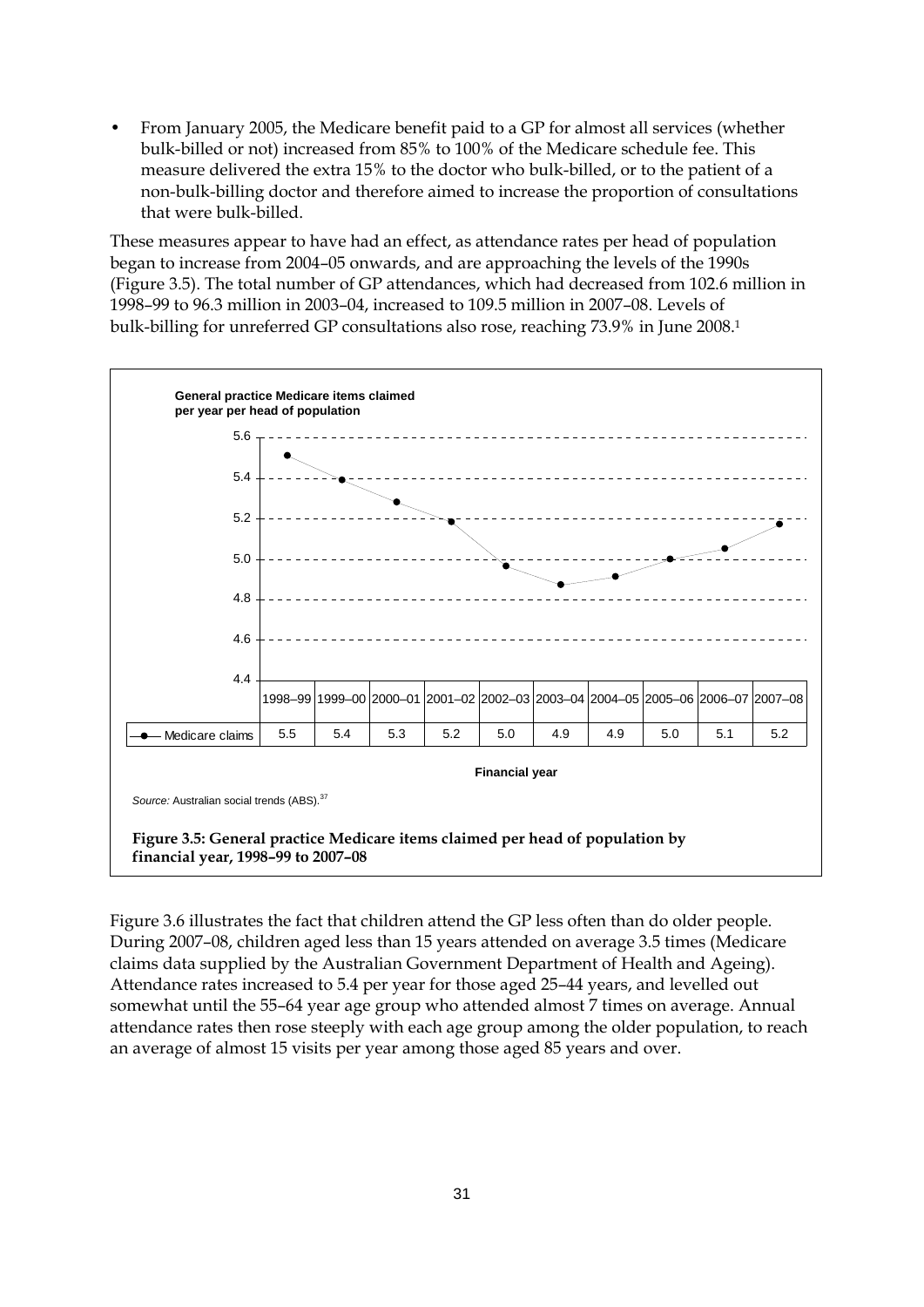

Another significant change in GP work distribution has been a decrease in the proportion of encounters with patients who hold a Repatriation health card, from 3.4% (95% CI: 3.1–3.6) in 1998–99 to 2.8% (95% CI: 2.5-3.0) in 2007–08. This reflects trends in Veteran numbers published by the Department of Veterans' Affairs.41 There were no other significant changes in patient characteristics although there have been fluctuations in the proportions of encounters with patients who stated they were of non-English-speaking background and with self-identified Aboriginal/Torres Strait Islander persons. There has also been some nonlinear movement in the proportion of encounters with patients who hold a Commonwealth concession card. Initially it decreased from 43.1% in 1998–99 to 36.7% in 2000–01, then increased to 43.2% in 2004–05 before decreasing to the current level of 41.8%. Eligibility for the concession cards changes from time to time, which may affect usage levels. It is probable that an increase will occur in this group as the 'baby-boomer' generation reaches retirement age.

BEACH encounters reflect the changing distribution of attendances by age groups of patients. Over the decade of this study, the proportion of encounters that were with patients aged less than 15 years decreased from 15.8% to 11.8%. Through simple extrapolation to total Medicare claims, this suggests that nationally there were about 3.3 million fewer encounters with children in 2007–08 than in 1998–99. Over the same period, the proportion of encounters with patients aged 45 years and over increased from 48.4% to 55.4%, which equates to 9.6 million encounters more in 2007–08 than a decade earlier. The increasing proportion of the GP workload associated with patients in the 45–64 years and 75 years and older age groups is apparent in Figure 3.7.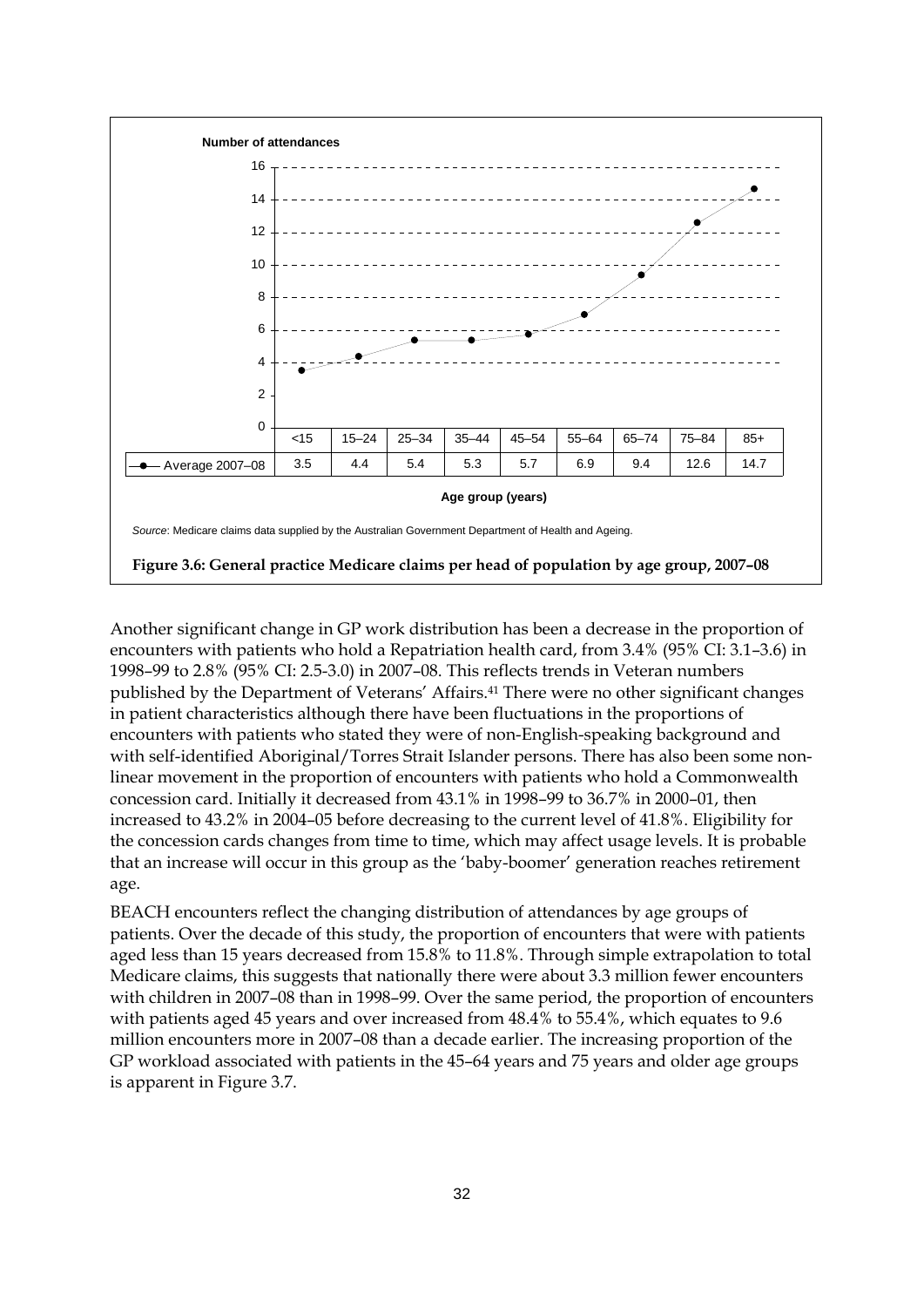

Although the population is fairly evenly divided between males and females, it has been shown that women in developed countries consistently attend general practice more often than men, accounting for about 57.0% of patient encounters.42 BEACH 2006–07 reported a trend towards an increase in the proportion of males at general practice encounters since 1998–99, found to be statistically significant using simple linear regression analysis, and representing an annual increase of 0.17% of encounters with male patients ( $t = 3.4$ ,  $p < 0.001$ ,  $df = 8,920$ ).<sup>43</sup> However, when this measure was repeated, comparing the most recent data from 2007–08 with that from 1998–99, no significant change in the proportion of encounters accounted for by males was apparent.

In late 2008, the Australian Government launched a new men's health initiative, to encourage Australian men to take a greater interest in their health by regularly visiting their GP.2 It will be interesting in future years to measure the impact of this initiative on men's attendance at the GP, and the problems newly diagnosed as a result. A particularly positive result would be increased attendance by younger men (15–35 years) who have very low attendance rates, are largely managed for acute respiratory problems and injuries,<sup>44</sup> and have high prevalence of at-risk alcohol consumption and daily smoking.2 Perhaps more regular attendance may lead to earlier detection and management of their behavioural and physical risk factors.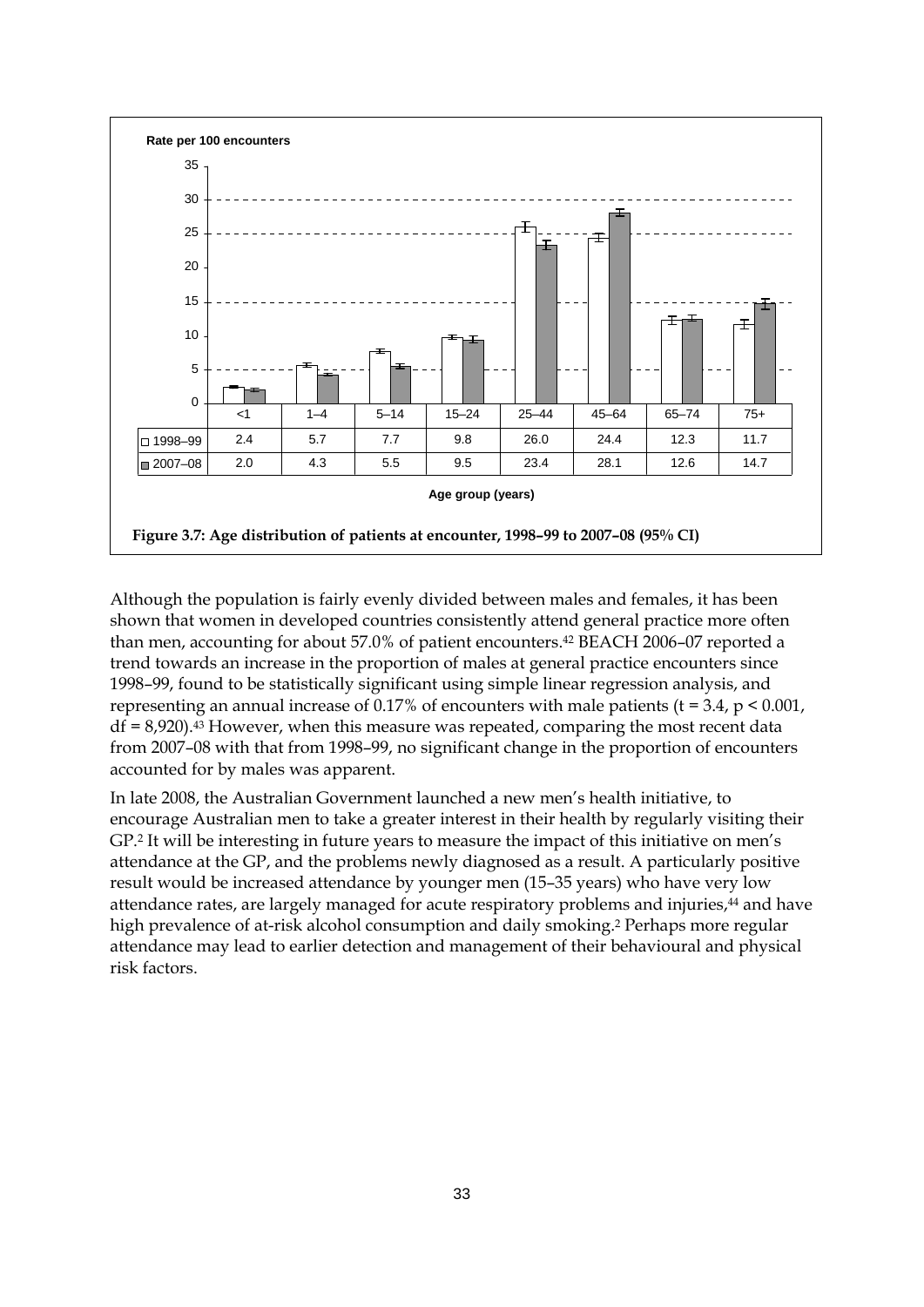# **3.3 Conclusion**

The studies reviewed at the beginning of this chapter looked at GP characteristics and the changing face of the primary care workforce, matters which are fundamental to GPs' practice style. Patient age mirrors age of GP, and the patient population of female GPs is 70% female. Postgraduate qualification (FRACGP) affects the practice style of Australian GPs, and IMGs see a different mix of patients than do GPs who have attained FRACGP.

Changes to education and training, the ageing of GPs and higher numbers of female graduates (who work fewer hours per week on average) have had a considerable effect on the workforce. The decline in weekly hours worked has contributed to an apparent shortage of GPs. Increased GP training places, the employment of international medical graduates in areas of need, and the rise in practice nurse-assisted consultations have been responses to this shortage.

Australian Government initiatives, particularly in regards to the Medicare Benefits Schedule, appear to have led to changes in patient attendance rates and in the pattern of GP clinical activity. Remuneration for GPs managing the particular needs of patients with chronic disease, and conducting preventive health checks for people at risk have been the focus of policy makers in recent years.

As the median age of the population rises and life expectancy improves, a greater part of GPs' workload will involve consultations with older patients. Annual attendance rates increase sharply among patients aged 75 years and over.

All these matters have been considered here, together with changes observed in BEACH GP participants, to provide a context for this report's examination of the content of consultations, management of selected morbidities and use of pathology services that follows.

#### **Suggested chapter citation**

Charles J, Britt H, Harrison C 2009. General practice workforce and workload. In: Britt H & Miller GC (eds). General practice in Australia, health priorities and policies 1998 to 2008. General practice series no. 24. Cat. no. GEP 24. Canberra: Australian Institute of Health and Welfare.

# **References**

- 1. Australian Government Department of Health and Ageing 2008. Medicare statistics, June quarter 2008, Group B tables. Canberra: DoHA. Viewed 9 December 2008, <www.health.gov.au/internet/main/publishing.nsf/Content/medstat-jun08 contents>.
- 2. Britt H, Miller GC, Charles J, Henderson J, Bayram C, Harrison C et al. 2008. General practice activity in Australia 2007–08. General practice series no. 22. Cat. no. GEP 22. Canberra: Australian Institute of Health and Welfare.
- 3. Australian Institute of Health and Welfare 2008. Medical Labour Force 2006. Cat. no. National health labour force series no. 41. Cat. no. HWL 42. Canberra: AIHW.
- 4. Charles J, Britt H, Valenti L 2004. The evolution of the general practice workforce in Australia, 1991–2003. Med J Aust 181(2):85–90.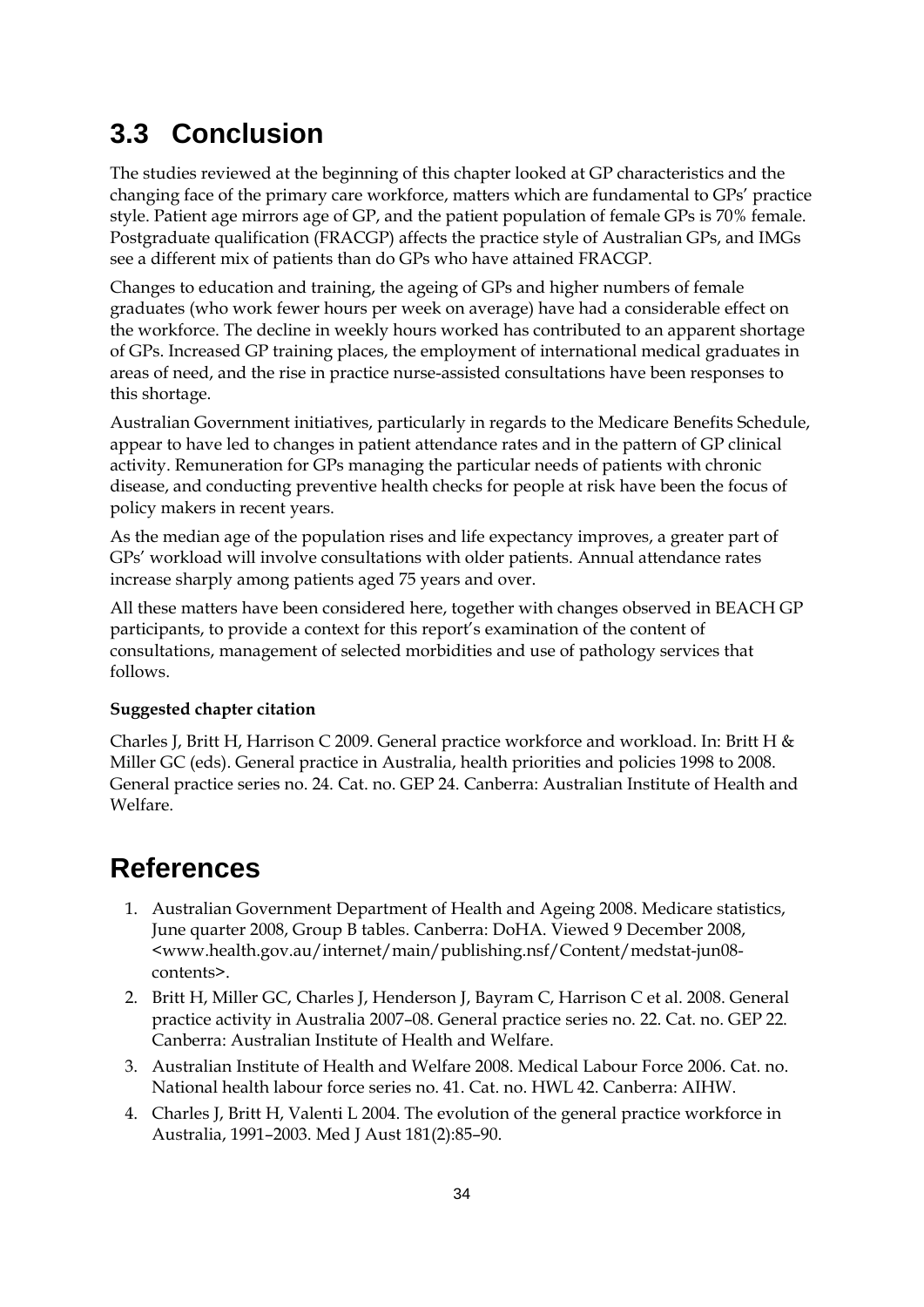- 5. McAuley R, Paul W, Morrison G, Beckett R, Goldsmith C 1990. Five-year results of the peer assessment program of the College of Physicians and Surgeons of Ontario. Can Med Assoc J 143(11):1193-1199.
- 6. Britt H, Valenti L, Miller G 2002. Time for care: length of general practice consultations in Australia. Aust Fam Physician 31(9):876–880.
- 7. Henderson J, Britt H, Miller G 2006. Extent and utilisation of computerisation in Australian general practice. Med J Aust 185(2):84–87.
- 8. Charles J, Britt H, Valenti L 2006. The independent effect of age of general practitioner on clinical practice. Med J Aust 185(2):105–109.
- 9. Britt H, Bhasale A, Miles DA, Meza A, Sayer GP, Angelis M 1996. The sex of the general practitioner. A comparison of characteristics, patients, and medical conditions managed. Med Care 34(5):403–415.
- 10. Miller G, Britt H, Pan Y, Knox S 2004. Relationship between general practitioner certification and characteristics of care. Med Care 42(8):770–778.
- 11. Bayram C, Knox S, Miller G, Ng A, Britt H 2007. Clinical activity of overseas-trained doctors practising in general practice in Australia. Aust Health Rev 31(3):440–448.
- 12. Federal Register of Legislative Instruments 2008. Notes to the Health Insurance (Vocational Registration of General Practitioners) Regulations 1989 no. 270. Viewed 15 December 2008, <http://www.austlii.edu.au/au/legis/cth/num\_reg/hirogr1989n270603/>.
- 13. Minister for Human Services and Health 2008. Health Insurance (Vocational Registration of General Practitioners) Regulations (Amendment) 1994 no. 350. Viewed 15 December 2008,

<http://www.austlii.edu.au/au/legis/cth/num\_reg\_es/hirogpr1994n350853.html>.

- 14. Birrell R 2008. Implications of controls on access to Medicare billing for GPs. People Place: Monash, 67–77. Melbourne: Monash University. Viewed 15 December 2008, <http://elecpress.monash.edu.au/pnp/free/pnpv5n1/doctor.htm>.
- 15. Australian Medical Workforce Advisory Committee 2005. The general practice workforce in Australia: supply and requirements to 2013. AMWAC Report 2005.2 ed. Sydney.
- 16. Australian Government Department of Health and Ageing 2008. Government offers incentives for general practice amalgamations. Media Release. Canberra: DoHA. Viewed 15 December 2008, <http://www.health.gov.au/internet/main/publishing.nsf/Content/health-mediarelyr1999–mw-mw99021.htm>.
- 17. Australian General Practice Training 2008. Australian general practice training site. Canberra:AGPT. Viewed 9 December 2008, <http://www.agpt.com.au/>.
- 18. McRae I 2006. Australian general practice: where have the GP services gone? Appl Health Econ Health Policy 5(2):117-124.
- 19. Schofield DJ & Beard JR 2005. Baby boomer doctors and nurses: demographic change and transitions to retirement. Med J Aust 183(2):80–83.
- 20. Australian Bureau of Statistics 2004. Age matters. Labour force characteristics of mature age people. Edition October 2004. Canberra: ABS. Viewed 17 March 2009, <www.abs.gov.au/AUSSTATS/abs@nsf/7dl12b0f6763c78caca257061001cc588/>.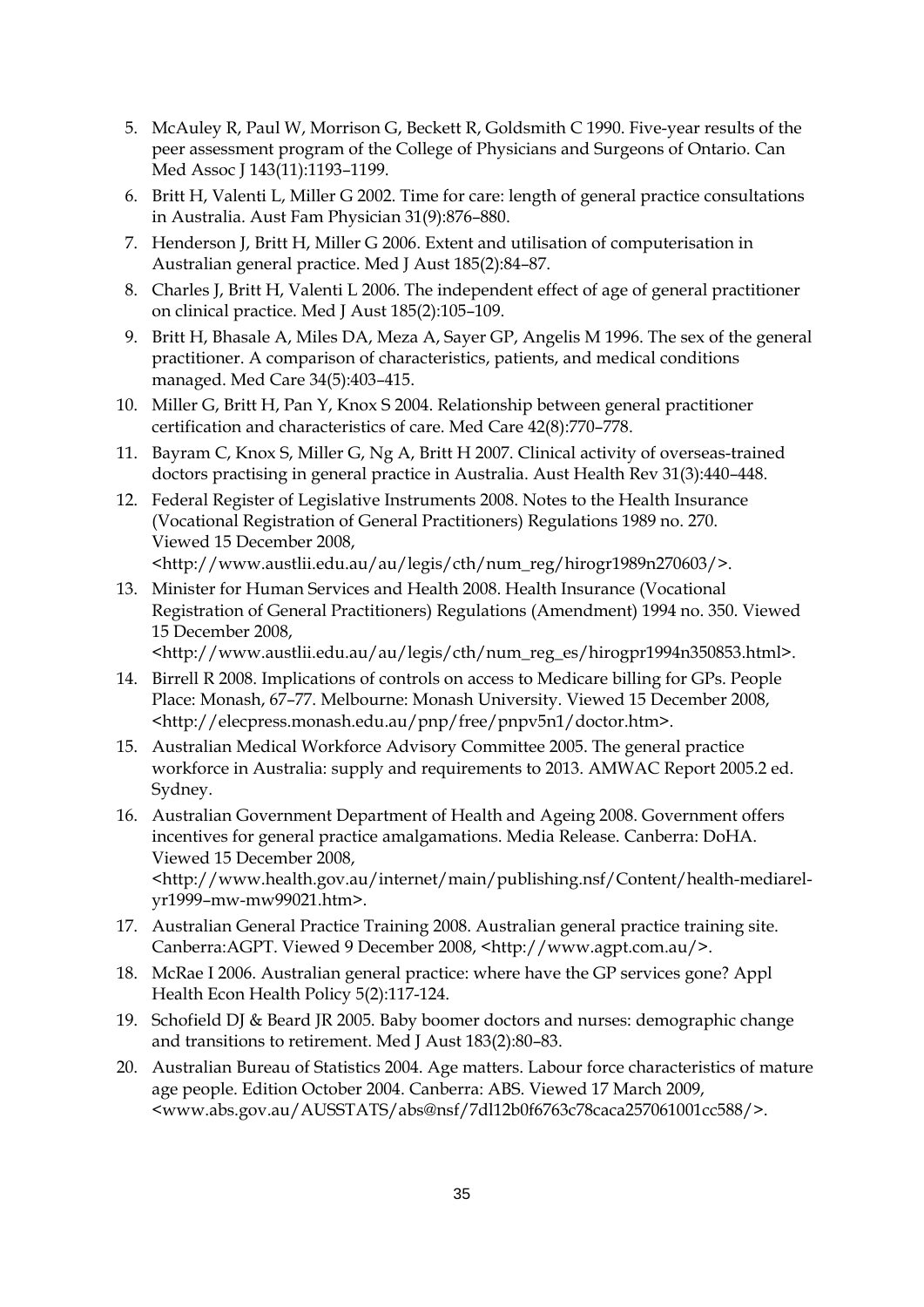- 21. Britt H, Miller GC, Charles J, Henderson J, Bayram C, Harrison C et al. 2008. General practice activity in Australia 1998–99 to 2007–08: 10 year data tables. General practice series no. 23. Cat. no. GEP 23. Canberra: Australian Institute of Health and Welfare.
- 22. Australian Government Department of Health and Ageing 2008. Medical Training Review Panel 11th Report. Edition 2008. Canberra: DoHA. Viewed 15 December 2008, <http://www.health.gov.au/internet/main/publishing.nsf/Content/EE0C89E5EA6C 1DA8CA2573F70002AD70/\$File/mtrpcov.pdf>.
- 23. Joyce CM & McNeil JJ 2006. Fewer medical graduates are choosing general practice: a comparison of four cohorts, 1980-1995. Med J Aust 185(2):102–104.
- 24. Henderson J 2007. The effect of computerisation on the quality of care in Australian general practice. PhD, University of Sydney.
- 25. Australian Bureau of Statistics 2006. Australian Standard Geographical Classification. Cat. no. 1216.0. Canberra:ABS. Viewed 16 December 2008, <http://www.abs.gov.au/ AUSSTATS/abs@.nsf/Previousproducts/1216.0Contents12005?opendocument&tabna me=Summary&prodno=1216.0&issue=2005&num=&view=>.
- 26. Commonwealth Department of Health and Aged Care 1998. Medicare Benefits Schedule book. Canberra: DHAC.
- 27. Commonwealth Department of Health and Aged Care 1999. Medicare Benefits Schedule book. Canberra: DHACs.
- 28. Australian Government Department of Health and Ageing 2005. Medicare Benefits Schedule book. Canberra: DoHA.
- 29. Australian Government Department of Health and Ageing 2004. Medicare Benefits Schedule book. Canberra: DoHA.
- 30. Australian Government Department of Health and Ageing 2006. Medicare Benefits Schedule book. Canberra: DoHA.
- 31. Commonwealth Department of Health and Aged Care 2001. Medicare Benefits Schedule book. Canberra: DHAC.
- 32. Australian Government Department of Health and Ageing 2005. Implementation plan for the National Mental Health Plan 2003–2008. Canberra: DoHA. Viewed 19 October 2007, <http://www.healthconnect.gov.au/internet/wcms/ publishing.nsf/Content/health-mediarel-yr2005–jointcom-jc014.htm>.
- 33. Commonwealth Department of Health and Aged Care 2002. Medicare Benefits Schedule book. Canberra: DHAC.
- 34. Australian Bureau of Statistics 2008. Australian demographic statistics, June 2008. Cat. no. 3101.0. Canberra: ABS. Viewed 20 February 2009, <www.abs.gov.au/ausstats/abs@.nsf/mf/3101.0/>.
- 35. United Nations Population Fund 15–12–2005. Population Ageing: A Larger—and Older Population. Viewed 10 December 2008, <http://www.unfpa.org/pds/ageing.htm>.
- 36. Australian Bureau of Statistics 2008. Australian Demographic Statistics, 2007. Cat. no. 3101.0. Canberra: ABS. Viewed 4 September 2008, <http://www.abs.gov.au/ausstats/abs@.nsf/mf/3101.0/>.
- 37. Australian Bureau of Statistics 2008. Australian social trends 2008. Cat. no. 4102.0. Canberra: ABS.